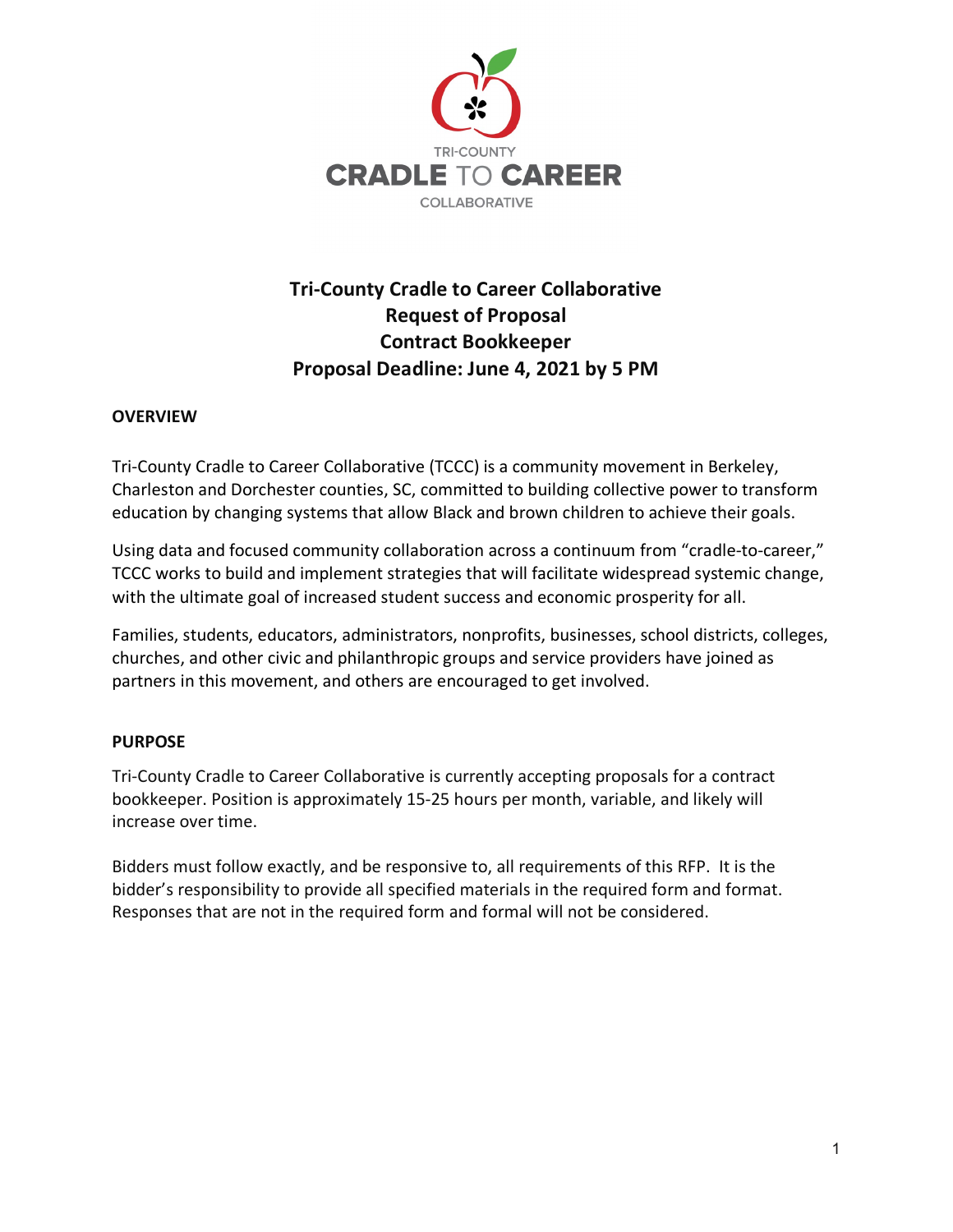

## **REQUIREMENTS**

The Bookkeeper will have the responsibility for assisting the Executive Director for the budgeting, financial accounting, reporting, planning, analysis, taxes, maintenance of internal controls, and delivery of a full range of financial services as well as providing sound financial guidance and counsel to TCCC.

This position will be on a contract basis and will report to the Office and Administration Manager. The Bookkeeper will Maintain our QuickBooks Computing Systems, and be responsible for payroll activities, accounts payable, accounts receivable, business expense reimbursement, general ledger, monthly reporting, audit supervision, and other regulatory activities. The Bookkeeper will complete the deliverables of the centralized accounting functions to ensure all work is successfully completed to meet the needs and requirements of TCCC.

The Bookkeeper will ensure all administrative processes operate smoothly, required general ledger duties are performed, accurate monthly management reports are prepared, the proper recording of all company tangible and intangible assets are maintained and issues that may weaken the company's financial controls are highlighted and addressed.

See attached job description for full details.

- BA/BS in finance, Accounting, a closely related field
- 5 plus years' experience with nonprofit accounting cash and accrual
- Experience with restricted and unrestricted grants and private, corporate and government donations
- Demonstrated ability to prepare organization for annual audit and work directly with auditors if/when needed, including 990 preparation
- Flexibility and willingness to respond quickly and in real-time to questions or issues that arise
- Prepare monthly financial statements in a timely manner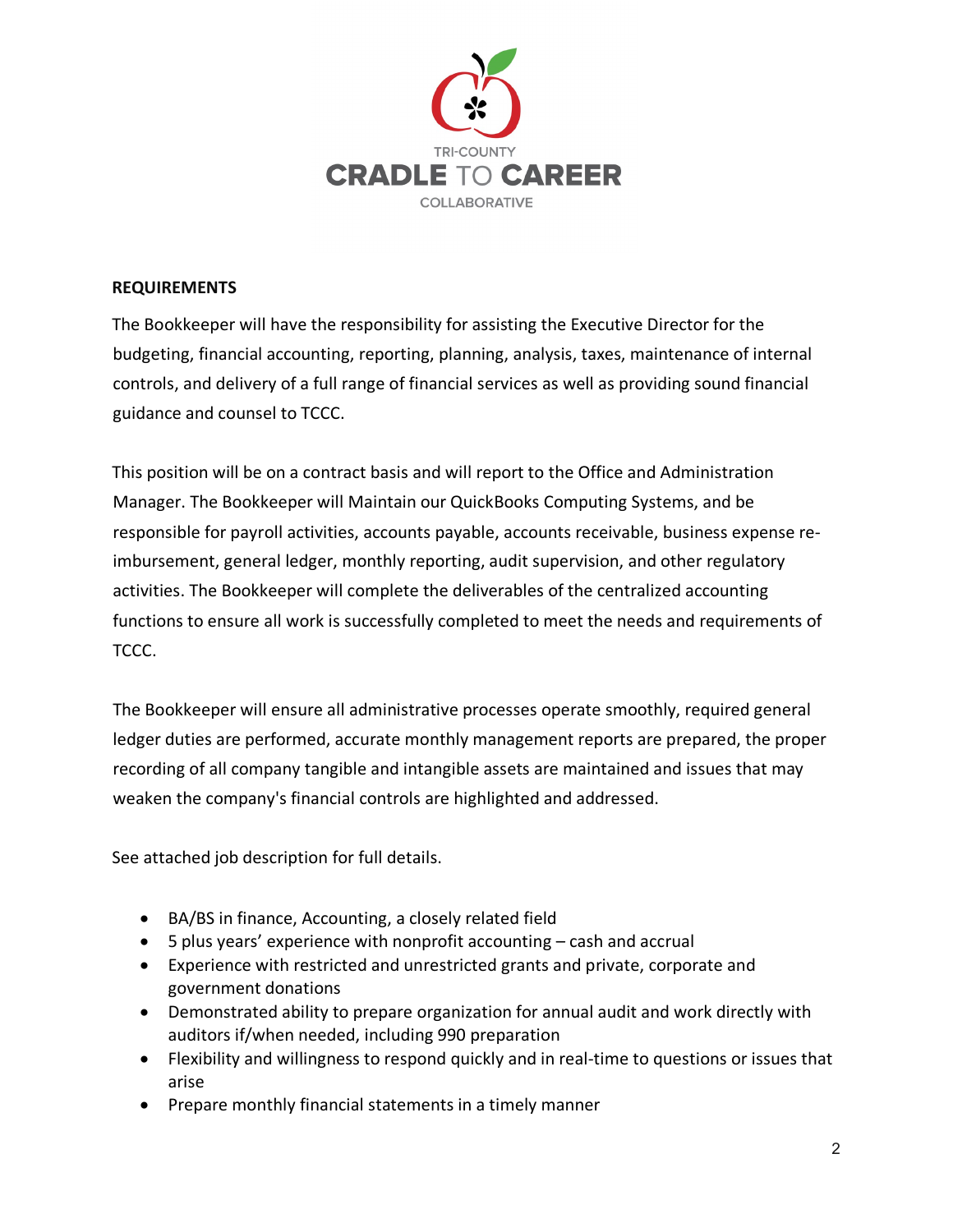

- Assist with payroll and subsequent issues, retirement fund, insurance (when needed)
- Participate in annual budgeting processes
- Review annual budget(s) for accuracy
- When needed, assist with completion of funding opportunities (PPP, etc.)

## **PROPOSALS**

All proposals must include either hourly rate or per month charge. Please note that some months the work is more extensive (audit, etc) than others. If submitting a monthly fee, please break costs down as much as possible and specify anything that may cause additions to this cost.

## **RACIAL AND ETHNIC EQUITY VENDOR COMMITMENT**

Tri-County Cradle to Career Collaborative embraces racial equity, diversity, and inclusion in our internal and external work. We recognize the importance of having a diverse vendor base that reflects the communities we serve. Please help us by completing the survey on the last page of this document and return with your proposal.

#### **PROPOSAL INSTRUCTIONS AND GUIDELINES**

This RFP showcases the requirements for an open and competitive process. Proposals will be accepted until 5:00 p.m. ET on June 4, 2021. Any proposal received after this date and time will be returned to the sender.

Any bidder's need to outsource or subcontract work to meet the requirements contained herein must be clearly stated in their proposal. Additionally, all costs included in the proposal must be all-inclusive, that is, covering any outsourced or subcontracted work.

Any proposal that calls for outsourcing or subcontracting work must include the names and descriptions of the organizations being subcontracted.

For monthly charge proposals, all costs must be itemized to include an explanation of fees and costs.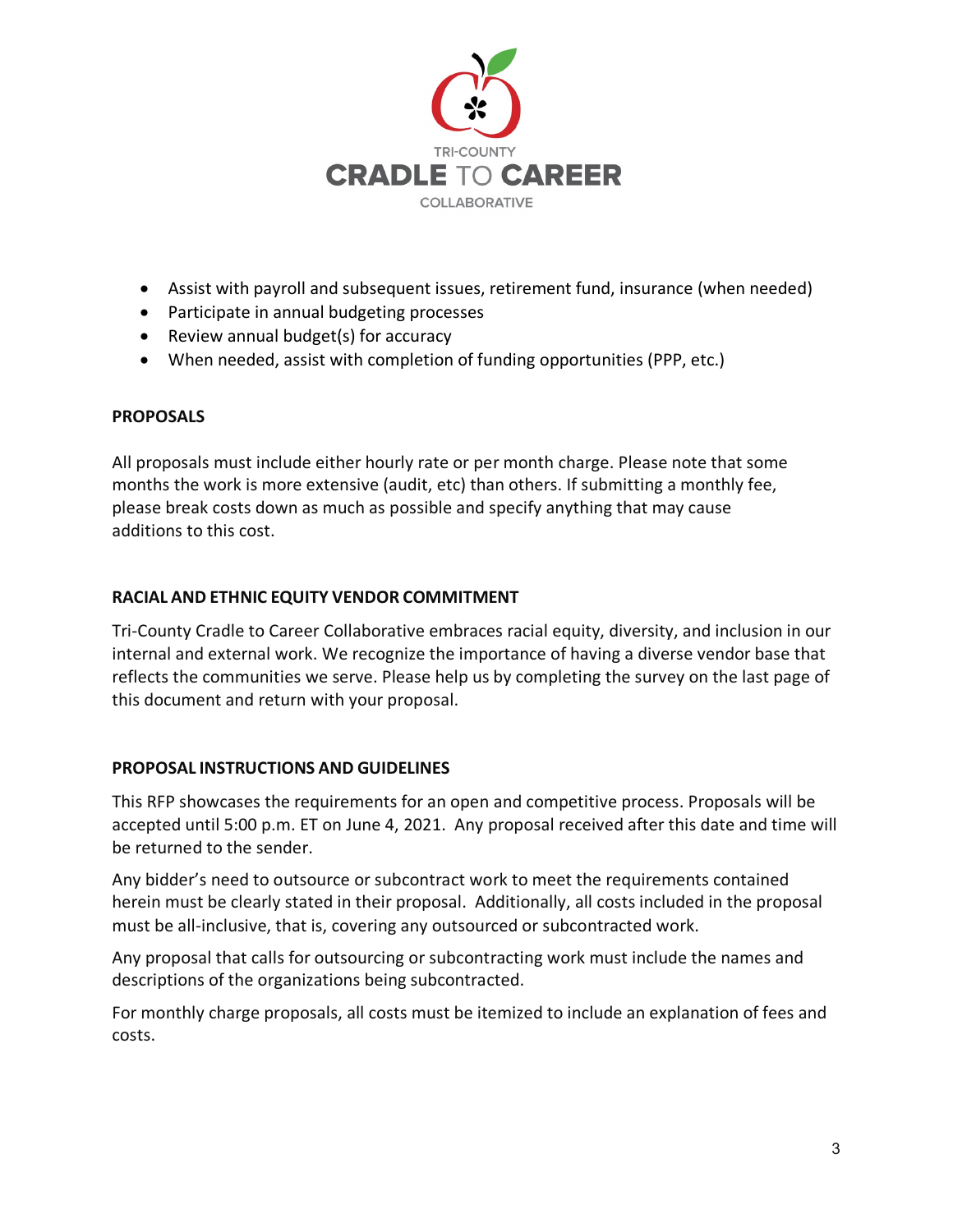

Contract terms and conditions will be negotiated upon selection of the winning bidder for this RFP. All contractual terms and conditions will be reviewed by TCCC and will include scope, budget, schedule, and other necessary items pertaining to the contract.

## **VENDOR QUALIFICATIONS**

Bidders must provide the following items as part of their proposal for consideration:

- A brief history and description of business, including experience aligned to work outlined in this RFP and company values
- List of contractual vendors you may use for this project
- Testimonials from at least one (2) current or past clients on similar work
- Three (3) professional references
- Anticipated resources they will assign to this project (total number, role, title, experience, and related certifications)
- Cost
- Equity vendor survey, included below

#### **QUESTIONS**

Individual questions regarding this RFP will be responded to only as follows:

Questions regarding requirements and scope of work will be accepted up to 5:00pm EST Wednesday, June 2<sup>nd</sup>, via phone or e-mail only. Please call Mary Butz at 843-276-2067 or e-mail [mary@tricountycradletocareer.org.](mailto:mary@tricountycradletocareer.org)

#### **AWARD**

TCCC reserves the right to alter the timing of the start of any work described above, to not proceed with some or all of the work, and to contract with more than one vendor for services described within this RFP. TCCC reserves the right not to award a contract for this RFP and will not reimburse the cost incurred by bidders who respond to this notice.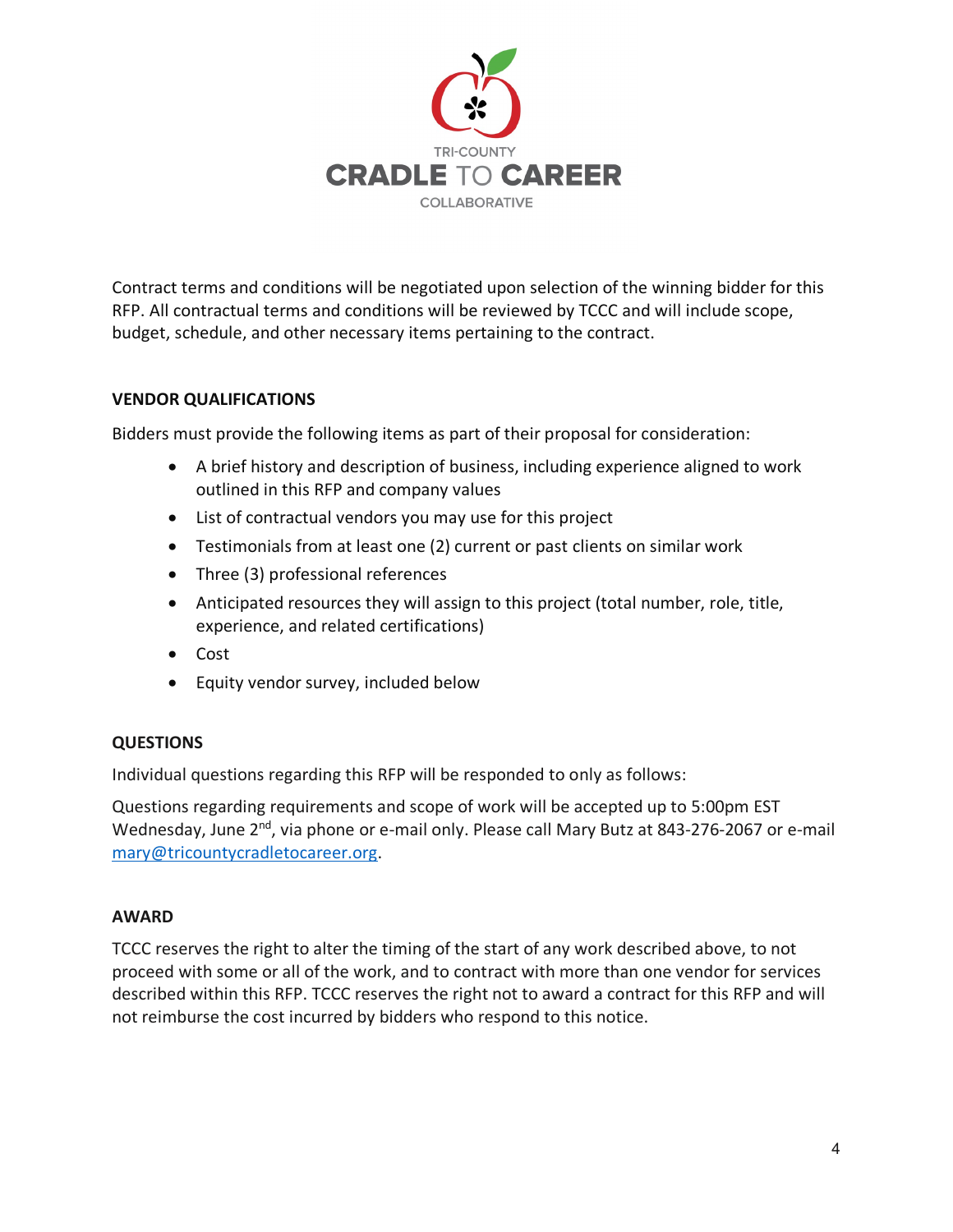

#### **ANTICIPATED SELECTION SCHEDULE**

- RFP Distributed May 20, 2021
- Question & Answer Period May 20 through June 2, 2021
- Proposal Due Date June 4, 2021 by 5 PM EST
- Interviews June 14-23, 2021
- Contractor Selection June 25, 2021
- Commencement of Contract July 1, 2021

**Protocols for Preparing and Delivering Responses to this RFP Responses to this RFP** must be delivered to TCCC by 5:00pm EST on June 4, 2021. Responses submitted after 5:00 pm EST will not be accepted. Responses must be submitted electronically via email to: [mary@tricountycradletocareer.org](mailto:mary@tricountycradletocareer.org) with "RFP Submission for Contract - Bookkeeper" in the subject line. Submissions should consist of one (1) PDF document containing all the requested information in the same order as the Response Requirements listed above.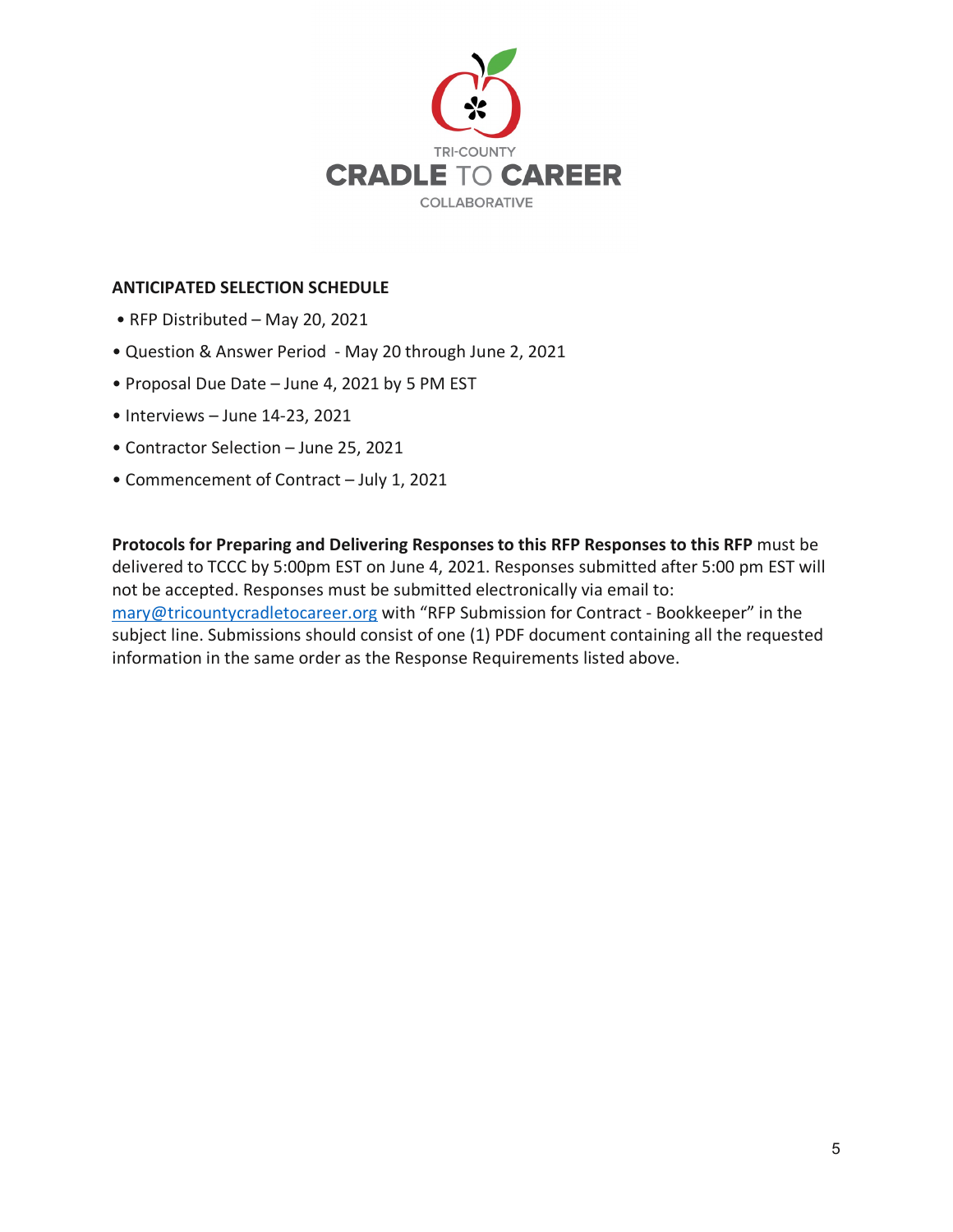

# **RACIAL EQUITY, DIVERSITY AND INCLUSION SURVEY FOR TRI-COUNTY CRADLE TO CAREER COLLABORATIVE VENDORS**

## **Business Name:**

**Business Address:** 

#### **Website:**

## **Primary Phone #:**

Tri-County Cradle to Career Collaborative embraces racial equity, diversity, and inclusion in our internal and external work. We recognize the importance of having a diverse vendor base that reflects the communities we serve. Please help us by answering these questions below regarding your business entity and return to your contact at TCCC.

\_\_\_\_\_\_\_\_\_\_\_\_\_\_\_\_\_\_\_\_\_\_\_\_\_\_\_\_\_\_\_\_\_\_\_\_\_\_\_\_\_\_\_\_\_\_\_\_\_\_\_\_\_\_\_\_\_\_\_\_\_\_\_\_\_\_\_\_\_\_\_

\_\_\_\_\_\_\_\_\_\_\_\_\_\_\_\_\_\_\_\_\_\_\_\_\_\_\_\_\_\_\_\_\_\_\_\_\_\_\_\_\_\_\_\_\_\_\_\_\_\_\_\_\_\_\_\_\_\_\_\_\_\_\_\_\_\_\_\_\_\_\_

## **Please place a checkmark by all that apply:**

- **Minority Owned**
- **Minority Owned - Certified** If yes, please provide registration number and certifying agency name

#### **Women Owned**

#### **Women Owned - Certified**

If yes, please provide registration number and certifying agency name

- **Community Owned (Local Business)**
- **LGBTQ Owned**
- **Organization or company owned by person with disability**

Please provide any other information you think is relevant to show your organization's commitment to racial equity, diversity, and inclusion.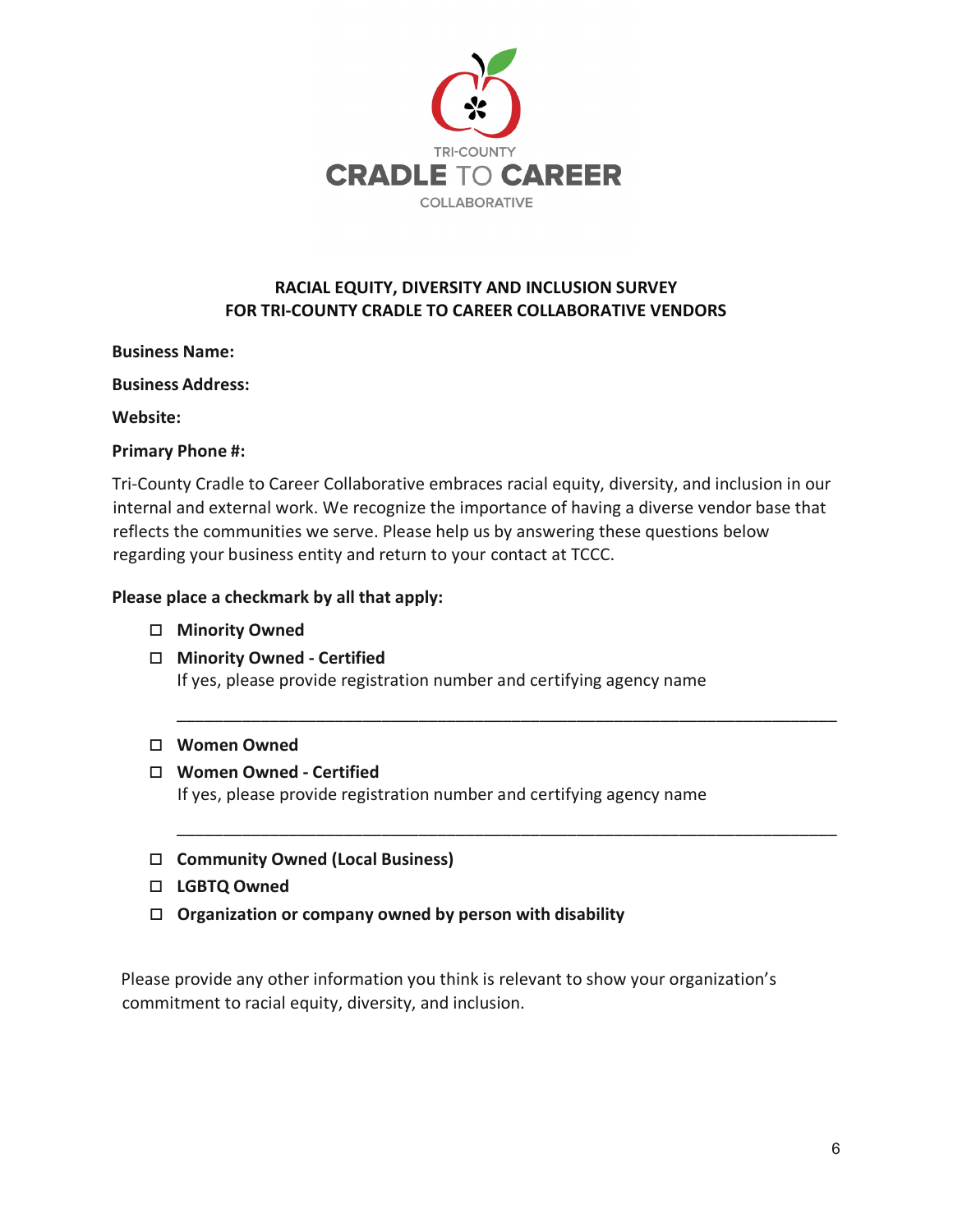#### **Job Title:** Contract Bookkeeper

| Skills:          | Non-Profit Accounting Experience |  |
|------------------|----------------------------------|--|
| Location:        | North Charleston, SC             |  |
| Address:         | 1691 Turnbull Avenue, Suite 202  |  |
| Tax term:        | 15-25 hours/month - Variable     |  |
| Pay rate:        | Based on experience.             |  |
| Length:          | Contract – Long Term             |  |
| Travel required: | Less than $5%$                   |  |
| Telecommute:     | Yes                              |  |



## **About Tri-County Cradle to Career Collaborative (TCCC)**

TCCC is committed to building collective power to transform education y changing systems that allow Black and brown children to achieve their goals. We are a partnership that includes school districts, city, county, and over 45 community organizations. We are organized as tax Exempt  $501(C)(3)$ .

#### **Job Description**

**Bookkeeper** - Job Duties and Responsibilities:

The Bookkeeper will have the responsibility for assisting the Executive Director for the budgeting, financial accounting, reporting, planning, analysis, taxes, maintenance of internal controls, and delivery of a full range of financial services as well as providing sound financial guidance and counsel to TCCC.

This position will be on a contract basis and will report to the Office and Administration Manager. The Bookkeeper will Maintain our QuickBooks Computing Systems, and be responsible for payroll activities, accounts payable, accounts receivable, business expense re-imbursement, general ledger, monthly reporting, audit supervision, and other regulatory activities. The Bookkeeper will complete the deliverables of the centralized accounting functions to ensure all work is successfully completed to meet the needs and requirements of TCCC.

The Bookkeeper will ensure all administrative processes operate smoothly, required general ledger duties are performed, accurate monthly management reports are prepared, the proper recording of all company tangible and intangible assets are maintained and issues that may weaken the company's financial controls are highlighted and addressed.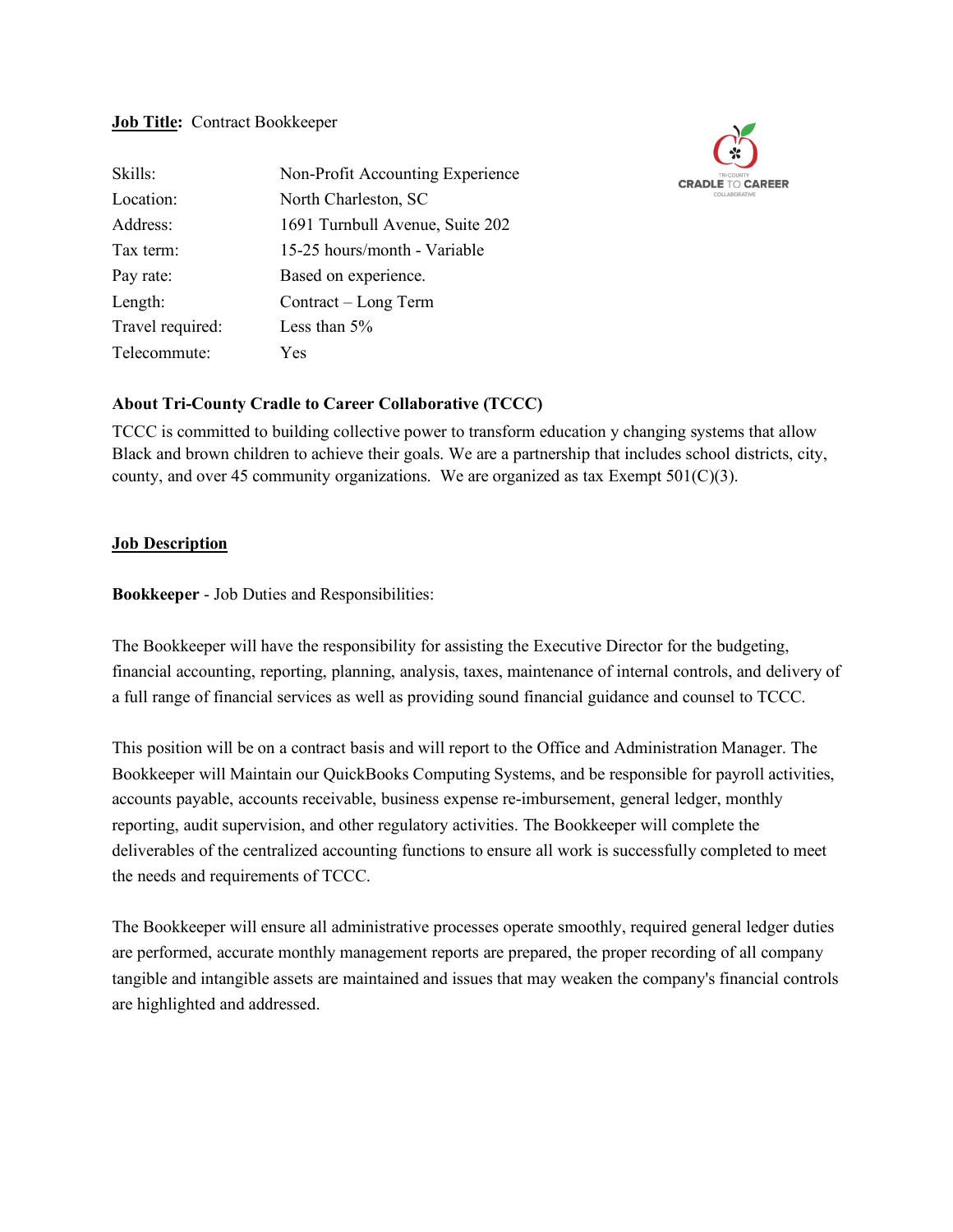#### **Requirements:**

- BA/BS in finance, Accounting, a closely related field
- 5 plus years' experience with nonprofit accounting cash and accrual
- Experience with restricted and unrestricted grants and private, corporate and government donations
- Demonstrated ability to prepare organization for annual audit and work directly with auditors if/when needed, including 990 preparation
- Flexibility and willingness to respond quickly and in real-time to questions or issues that arise
- Prepare monthly financial statements in a timely manner
- Assist with payroll and subsequent issues, retirement fund, insurance (when needed)
- Participate in annual budgeting processes
- Review annual budget(s) for accuracy
- When needed, assist with completion of funding opportunities (PPP, etc.)

TCCC is seeking a dynamic individual who is flexible, independent, and can successfully navigate multiple competing demands.

-------------------------------------------------------------------------------------------------------------------------------